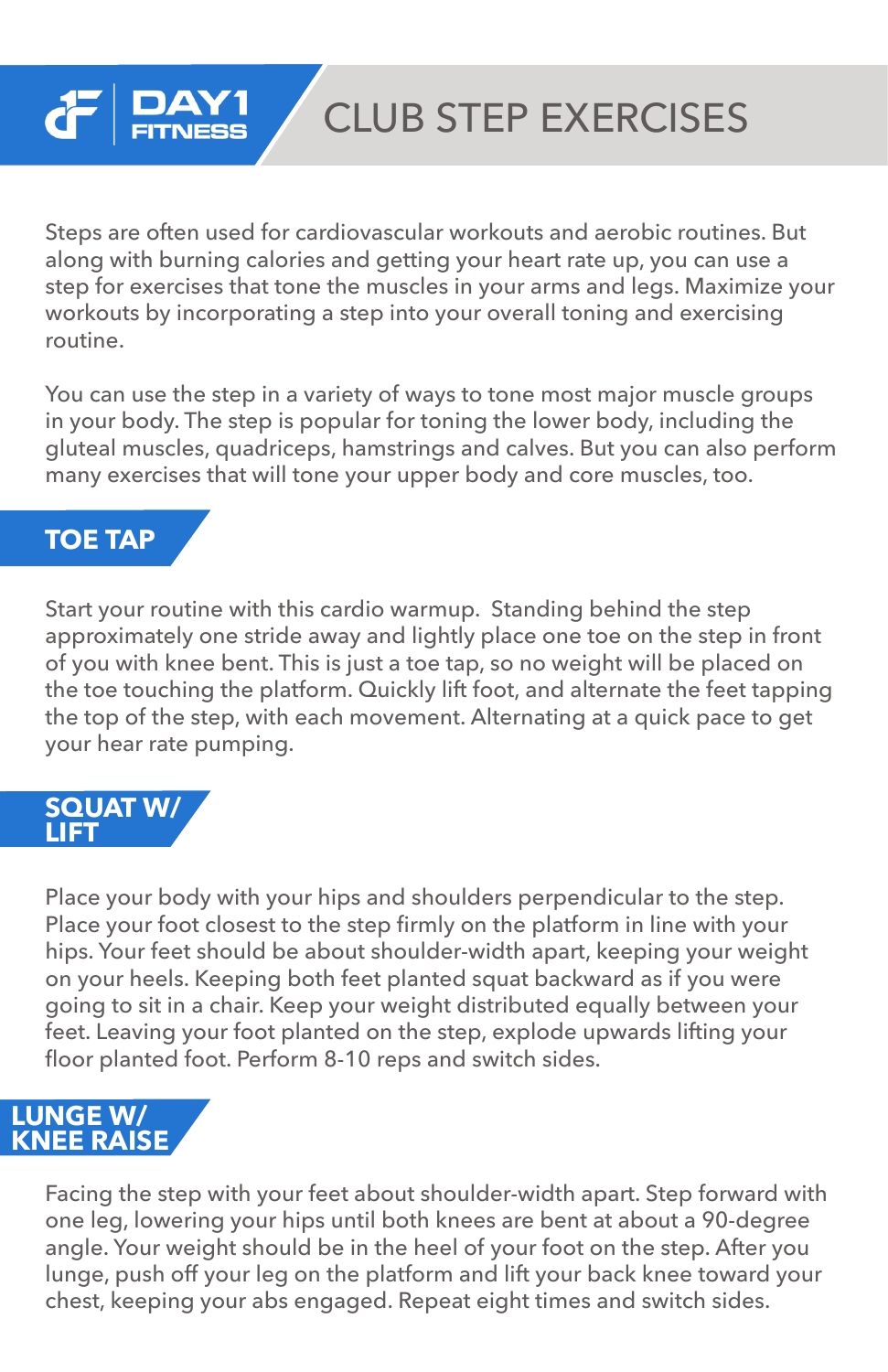

# CLUB STEP EXERCISES

**INVERTED PLANK**

Place both forearms on the step and align your shoulders over your elbows. Extend your feet behind you, so you are balancing on your toes. Keep your back flat and abdominal muscles tight in this plank position. Lift your left forearm so you are now resting on your palm, then lift your right forearm One at a time, lift your forearms and put your weight on the palms of your hands so you are in a pushup position. Then lower back down on your forearms. Repeat while trying to keep your core as stable as possible.

#### **TRICEP DIPS**

Load your stepper with 2-4 levels of risers. Facing away from the step, start exercise seated on floor, knees lightly bend, chest up. Place both hands palm down on the stepper to hold your body up and your feet are planted on the floor in front of you. Begin with your elbows slightly bent and keep your hips as close to the bench as you can. Drop your hips down straight toward the floor with your elbow kept behind you in the descent. Raise up to full extension and then lower again slowly.

### **ONE LEG LIFT w/ SQUAT**

Place your body so your hips and shoulders are perpendicular to the step. Place the foot closest to the platform up on the step, with the other foot placed on the floor about shoulder width apart form each other. With both feet firmly planted, lower into a squat position, just like sitting into a chair, weight evenly distributed through both feet. Knees should not extend past the ankles, back straight, core engaged. Driving through your heels, lift back up, and as you lift, raise your floor planted foot, without moving your platform foot. Repeat